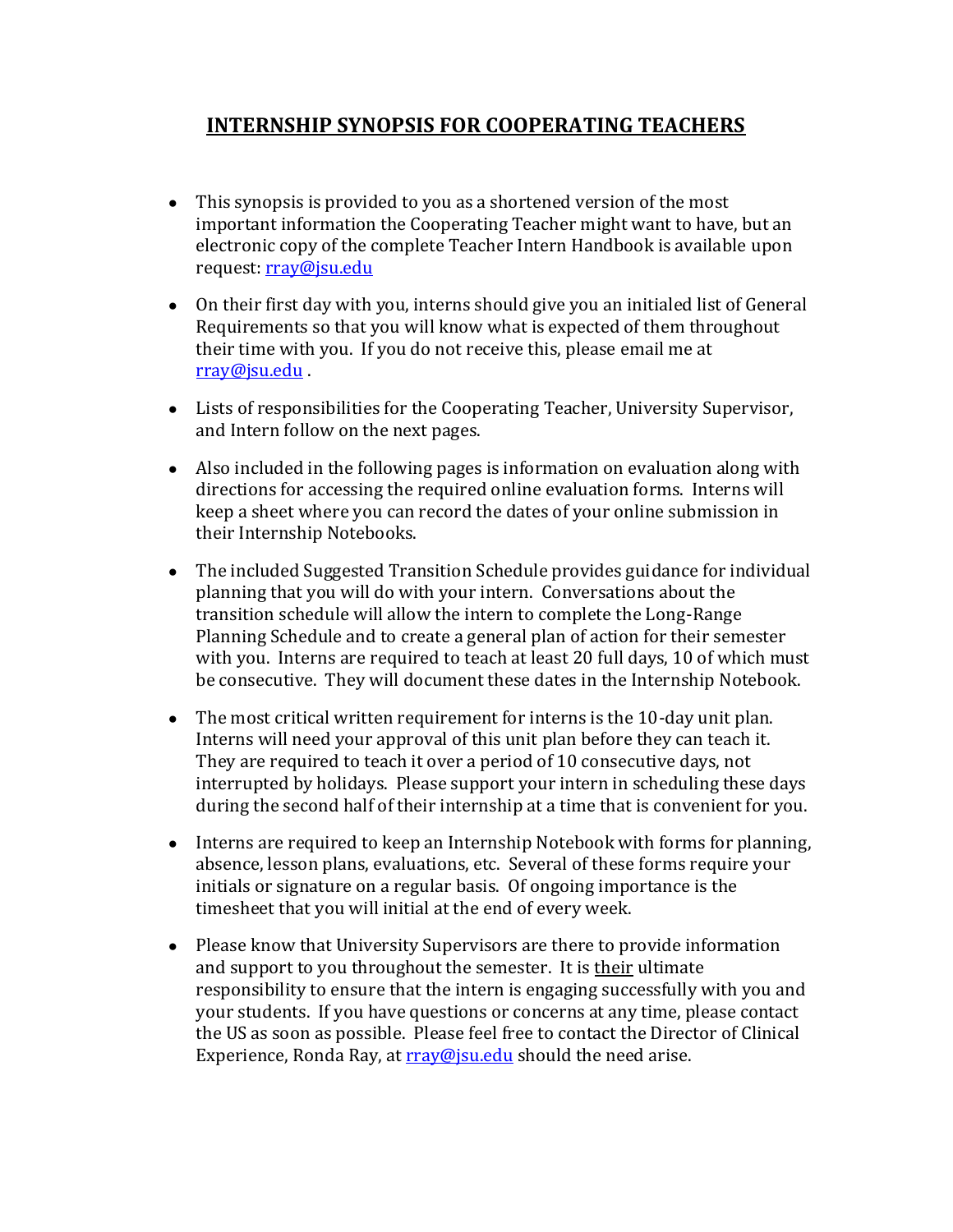## **Cooperating Teacher Responsibilities**

#### The Cooperating Teacher is responsible for:

- A Informing the intern about the Placement School's policies and procedures;
- B Allowing the intern to gradually assume full time teaching by encouraging the Intern to assume varied and partial roles, proceeding from rudimentary contributions to full responsibility for the classroom for a designated period of time;
- C Communicating observed areas of needed improvement, as well as observed strengths, on a daily basis.
- D Communicating with the University Supervisor immediately when there is a concern regarding the intern's performance;
- E Allowing the University Supervisor to visit the intern at all reasonable times for the purpose of observation and evaluation;
- F Maintaining the confidentiality of intern information in accordance with the Family Educational Rights and Privacy Act (FERPA);
- G Working with the University Supervisor and Intern to define mutually agreed upon educational objectives;
- H Retaining supervisory control, at all times, over the class and the program of instruction;
- I Notifying the University Supervisor when it is necessary for the Cooperating Teacher to be absent more than five (5) days in case there is a need to reassign the intern.
- J Completing intern evaluations in accordance to the university schedule for summative and formative evaluations;
- K Conferencing with the intern and/or University Supervisor in accordance with the university schedule for summative and formal evaluations.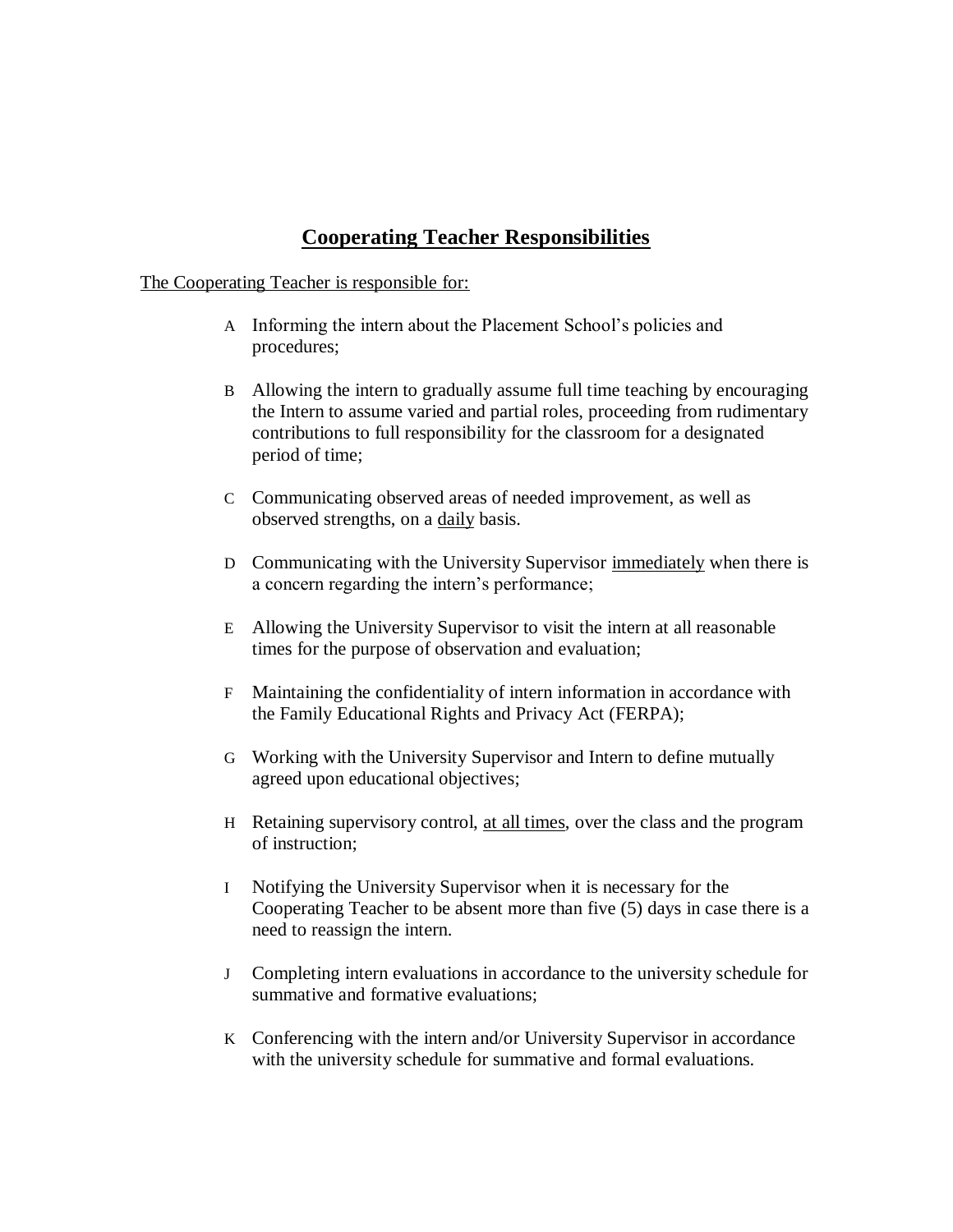## **University Supervisor Responsibilities**

#### The University Supervisor is responsible for:

- A Informing the intern about all policies and procedures regarding the internship expectations;
- B Being accessible to the intern at all **reasonable** times;
- C Visiting the intern at the Placement School for the purpose of observation and evaluation in accordance with the university's number of required evaluations;
- D Communicating to the intern mutually agreed upon educational objectives;
- E Maintaining the confidentiality of intern information, as well as Placement School student information, that must remain private in accordance with the Family Educational Rights and Privacy Act (FERPA);
- F Determining the Intern's grade after considering input from the Cooperating Teacher, the intern, and evaluating the intern's performance throughout the defined educational experience;
- G Conferencing with the Intern and/or Cooperating Teacher in accordance with the university schedule for summative and formal evaluations;
- H Completing intern evaluations in accordance to the university schedule for summative and formative evaluations.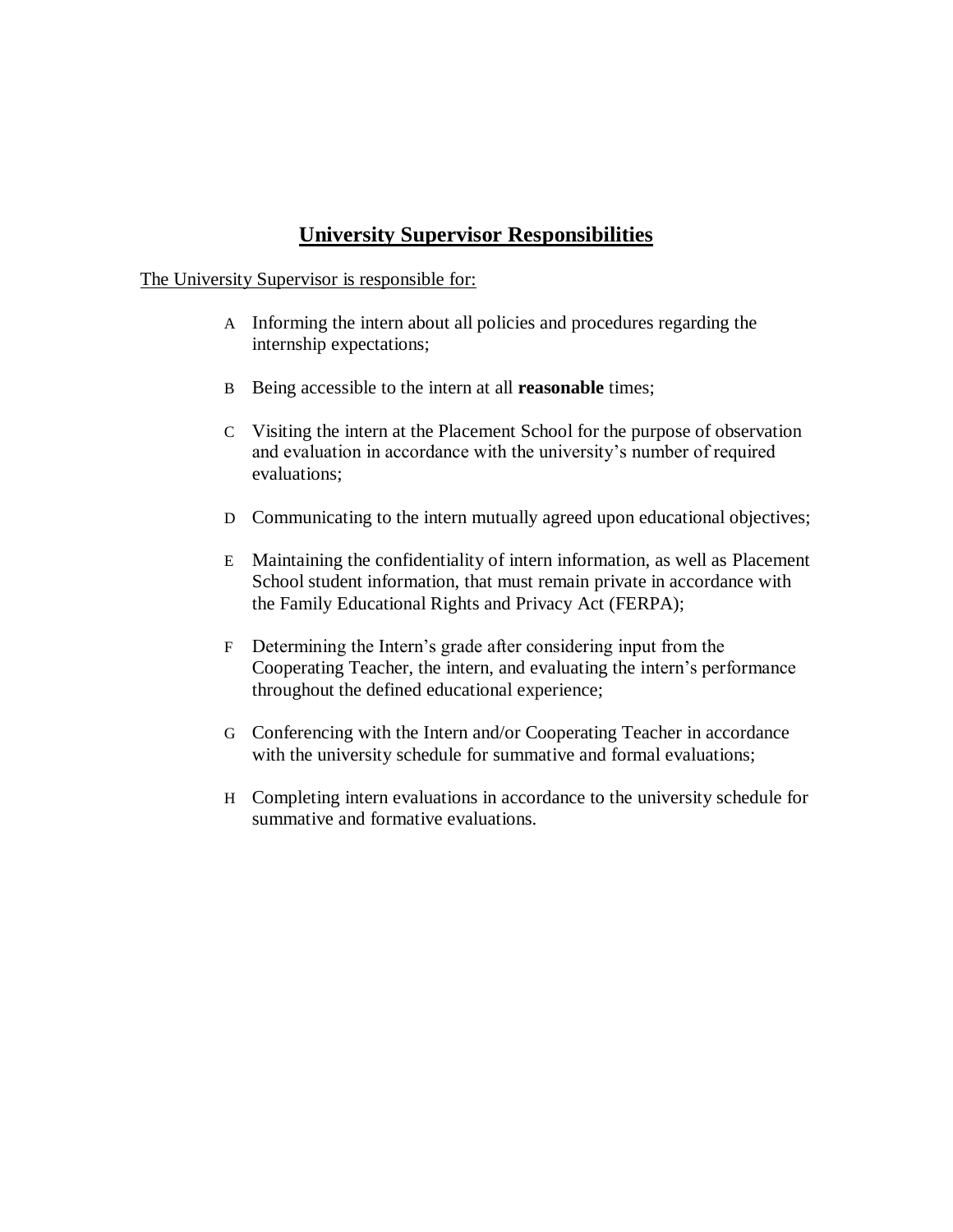## **Intern Responsibilities**

#### The Intern is responsible for:

- A Communicating with the University Supervisor and Cooperating Teacher on a routine basis;
- B Adhering to all Placement School policies and procedures;
- C Adhering to all JSU policies and procedures regarding student conduct;
- D Completing all assignments and projects as mutually agreed upon and assigned by the University Supervisor, Cooperating Teacher and/or the Teacher Education Program (e.g., reflection evaluations, lesson plans);
- E Being punctual and regular in attendance.
	- If for any reason an intern must be absent, s/he should notify the university supervisor, the cooperating teacher, and the building principal **prior** to the absence.
	- Absences should be limited to emergency situations only, e.g., extended illness or death of a family member.
	- If an intern is ill more than three consecutive days, s/he should provide the university supervisor with a confirmation from his/her doctor. Similarly, absences of more than three consecutive days for reasons other than illness require documentation (e.g., obituaries).
	- The student teaching requirement will be extended one day for each absence.
	- If a student is absent when s/he is scheduled to teach, s/he must provide a set of detailed lesson plans for the teacher who will assume the classroom responsibilities;
	- If a student is absent, but does come to teach his/her class, s/he will be counted absent for only one-half day.
- F Transporting him/herself to and from the Placement School;
- G Maintaining the confidentiality of student information that must remain private in accordance with the Family Educational Rights and Privacy Act (FERPA); and
- H Any other reasonable assignment(s) or request(s) made by the Cooperating Teacher, University Supervisor or Coordinator of Clinical Experiences.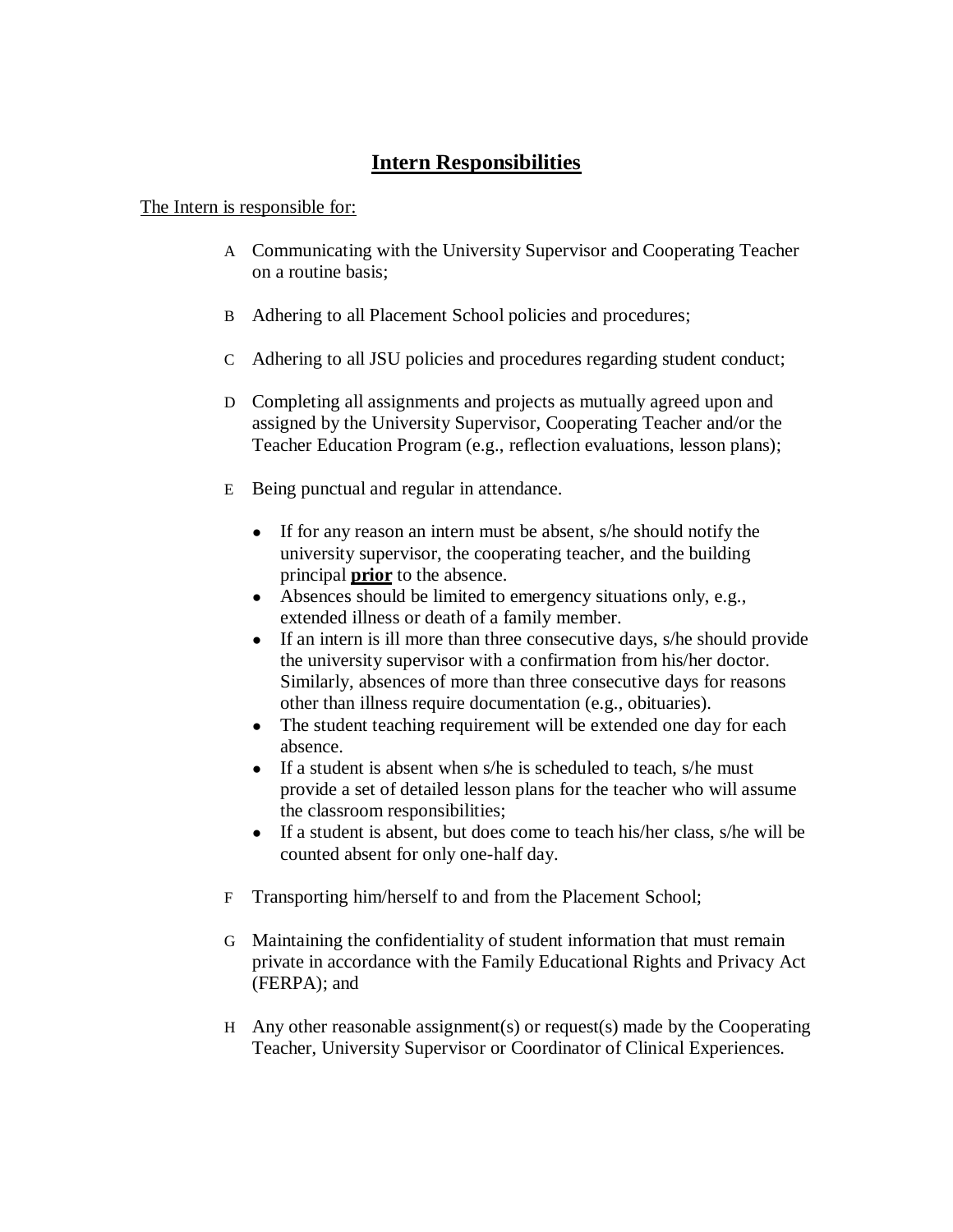## **EVALUATION**

**Cooperating Teachers (CTs)** will evaluate interns *throughout* the internship using two different formal observation forms:

- The "Clinical Experiences Observation Instrument- Rubric 1" (CEOI- RUBRIC 1)
- The "Content Area Assessment" form specific to your major.

University Supervisors will provide hardcopies of each of these two forms to the CT as well as the online link to record evaluations electronically. The CT will use one of *each* form to evaluate your instruction at each of the three formal evaluations. Please note that all objectives from the Content Area Assessment must be demonstrated at some point during internship, so when objectives are not observed during a particular lesson, you must plan future lessons to include them.

The **University Supervisor** will also complete three formal evaluations using:

● The "Clinical Experiences Observation Instrument- Rubric 1" (CEOI- RUBRIC 1)

Your University Supervisor will complete this form three different times over the course of the semester. Most visits will be scheduled; however, pop-in visits/evaluations are possible.

The "CEOI- RUBRIC 2" is to be filled out by the **Cooperating Teacher in collaboration with the University Supervisor** at mid-term and at the end of the internship to evaluate the intern's *abilities*. After each form is completed, the two supervisors will discuss it with you and ask you to sign the form. Additional observations/evaluations may be completed as required.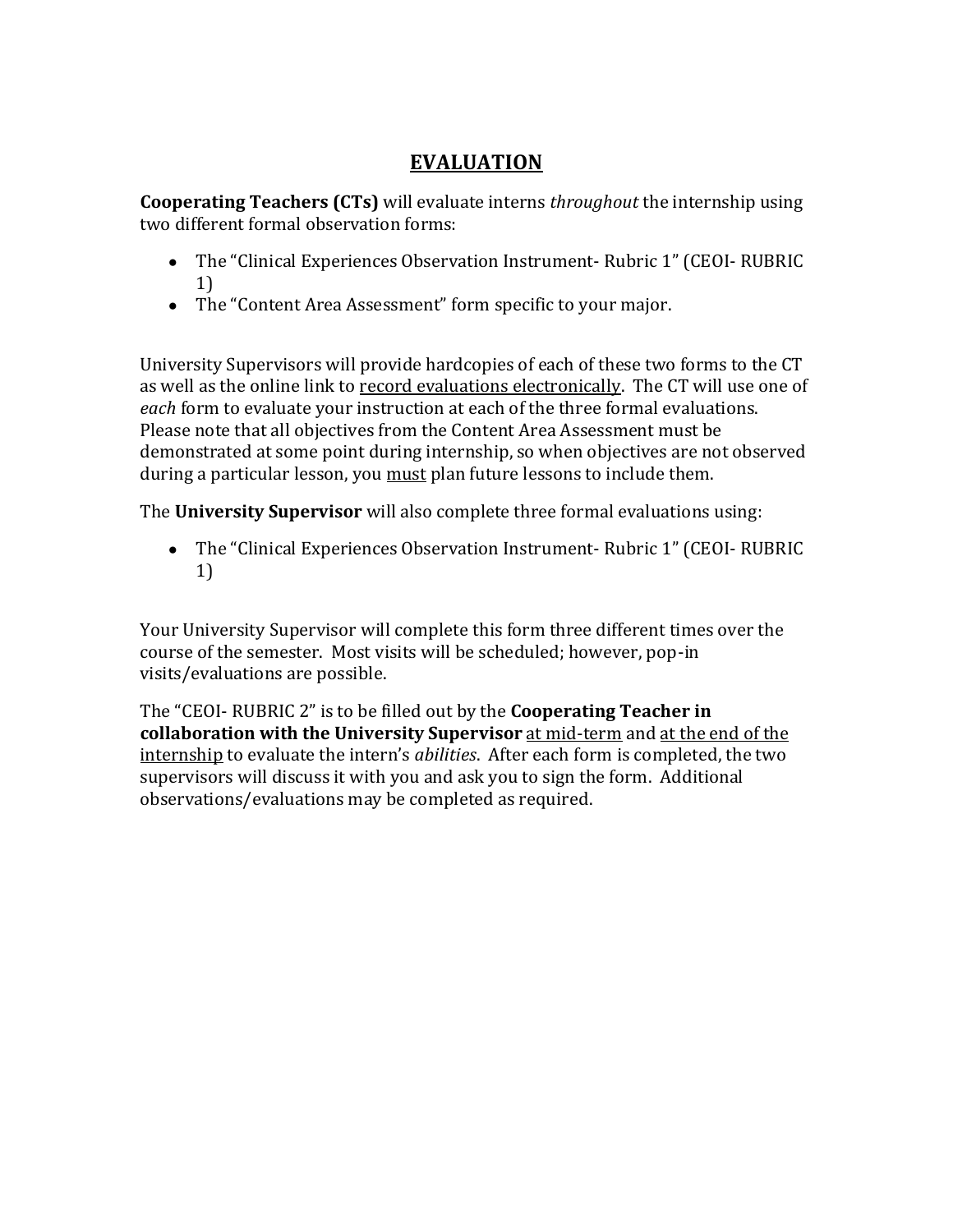# **Performance Levels Identified / Explained:**

| $1 =$ Unacceptable | Indicates the student's performance on this competency is not<br>acceptable. Improvement must be made immediately.                                                                                                    |
|--------------------|-----------------------------------------------------------------------------------------------------------------------------------------------------------------------------------------------------------------------|
| $2=$ Basic         | Indicates the student's performance sometimes but not always<br>meets expectations regarding performance on this competency.<br>Improvement is required for performance to consistently meet<br>standards.            |
| $3$ = Proficient   | Indicates the student consistently meets and sometimes exceeds<br>expectations regarding performance on this competency.<br>Performance can be improved in the area, but current practices are<br>clearly acceptable. |
| $4 = Exceptional$  | Indicates the student does an outstanding job regarding<br>performance on this indicator or competency. No area of<br>improvement is readily identifiable.                                                            |

**Receiving a score of 3 is good. Expect to receive 1's and 2's up to the 3rd observation.**

# **How Final Performance Will Be Determined:**

#### **Each requirement must be passed by the final evaluation in order to successfully complete the pre-service internship!**

| Area / Requirement Evaluated:                                                           | Evaluated by:                                            | Required to pass:             |
|-----------------------------------------------------------------------------------------|----------------------------------------------------------|-------------------------------|
| CEOI Rubric #1 (3 times)<br>$(4th$ evaluation is optional)                              | University Supervisor $\&$<br><b>Cooperating Teacher</b> | 3 or higher on<br>final evals |
| Content Area Assessment (3 times) Cooperating Teacher<br>$(4th$ evaluation is optional) |                                                          | 3 or higher on<br>final eval  |
| CEOI Rubric #2 (2times)                                                                 | <b>Cooperating Teacher</b><br>(in consultation with US)  | 3 or higher on<br>final eval  |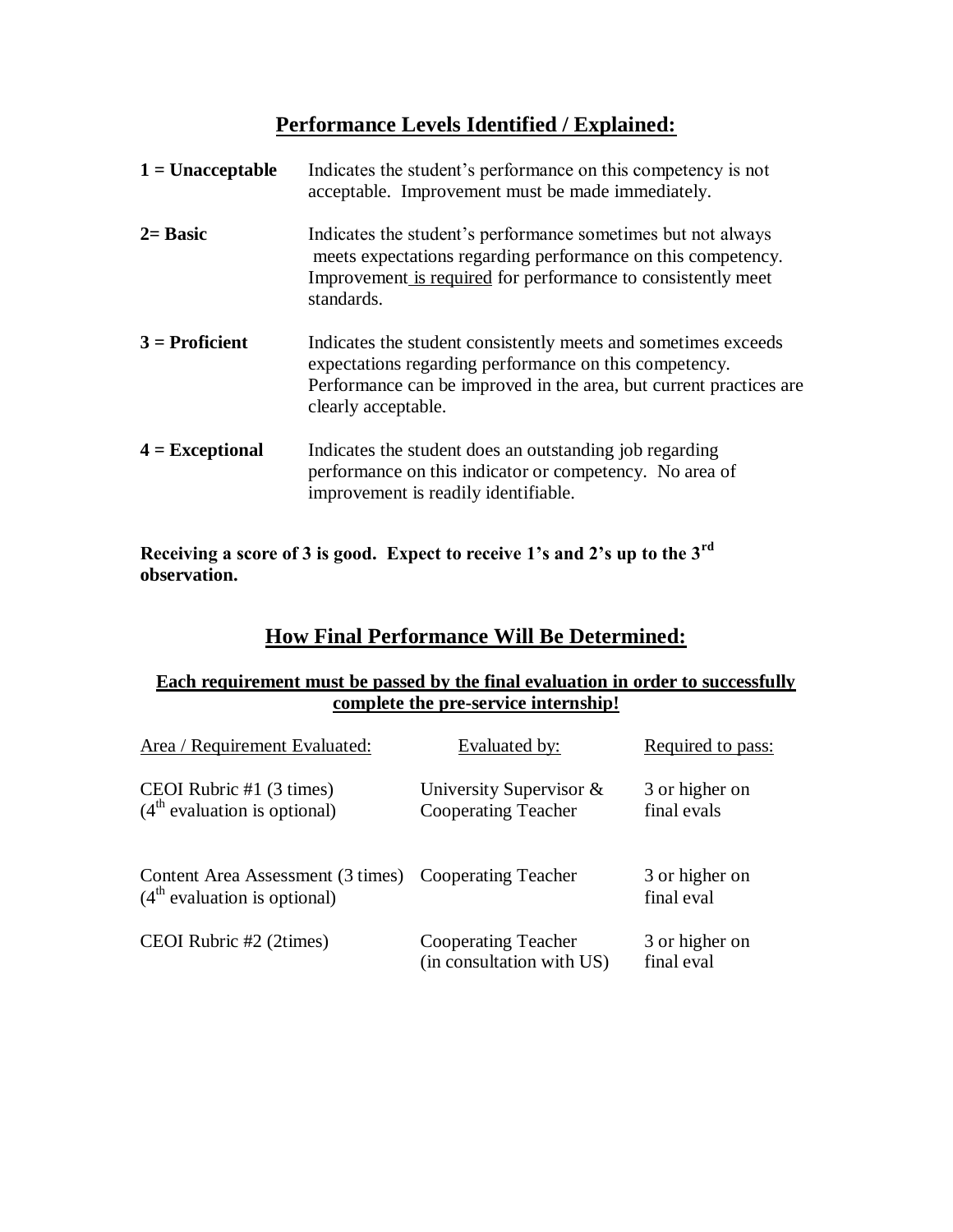# **Feedback and Required Evaluations**

#### Guidelines for Completing Evaluations

\*\*Please note that it is very important for interns to have a copy of all evaluation forms. Please make sure the intern signs all forms and that the intern is given the white (original) copy of each signed form prior to submitting the forms to the Office of Clinical Experiences.

Please use the space provided on the forms to summarize the intern's performance.

Evaluation of the intern's performance is a cooperative process that involves the Cooperating Teacher, the University Supervisor and in some cases the building-level administrator. The evaluation process focuses on the growth of the individual. A comprehensive assessment of all student teaching activities will reflect an accurate perception of the intern's readiness for classroom teaching. In order to accomplish this, the Cooperating Teacher and University Supervisor should:

- **Schedule** regular evaluation/feedback/reflection conferences with the intern.
- **Provide** a continuous flow of information on the intern's performance.
- **Focus** on the feedback about the student's present performance.
- **Clarify** the teaching competencies that need attention.
- **Provide** the Intern with the opportunity for self-evaluation and reflection.
- **Suggest** alternatives for planning to align with standards, instructing to meet standards and managing to control the classroom.
- **Discuss** reasons for various modes of operations and assessment.
- **Submit** all evaluations online in a timely manner.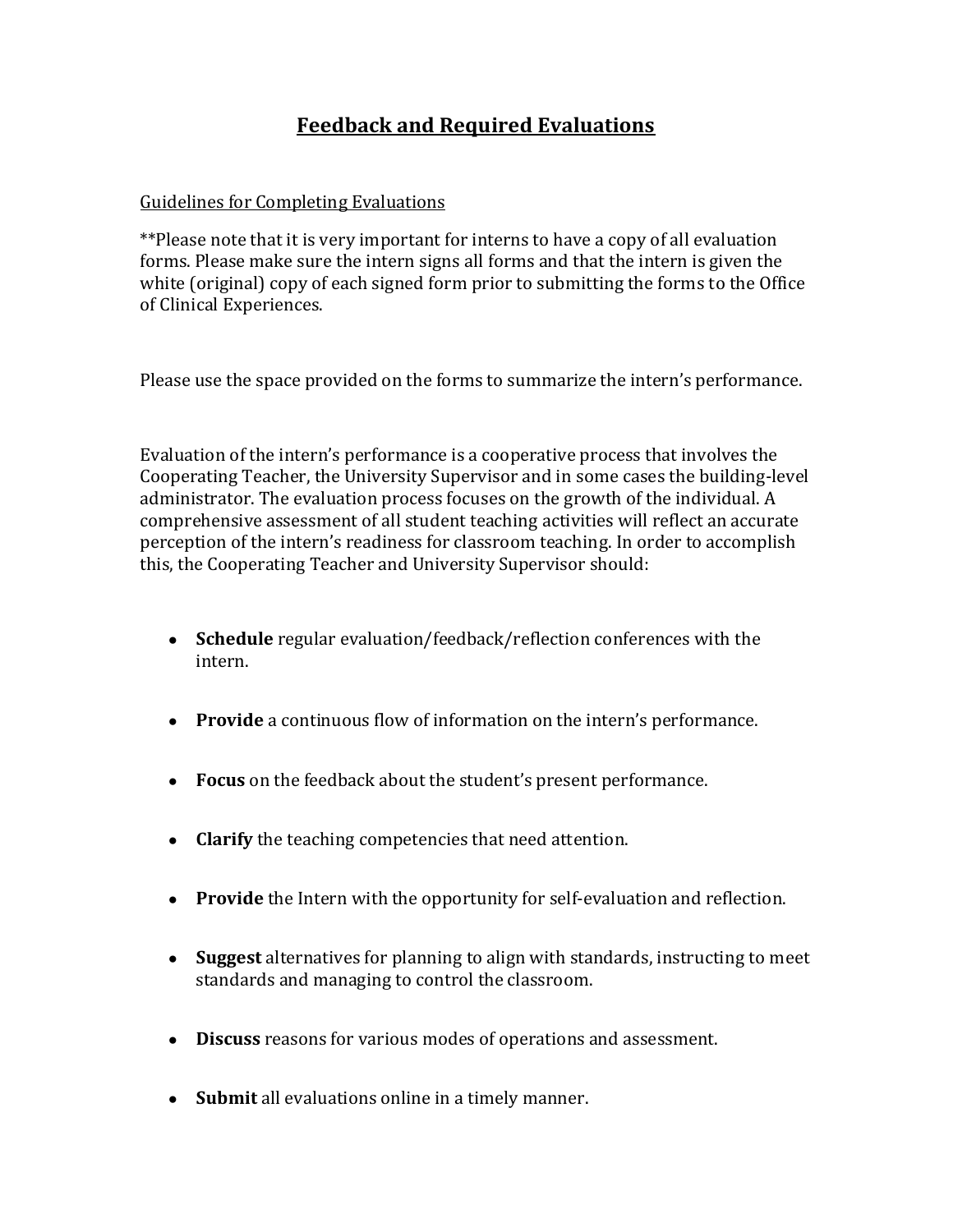# **Online Evaluation Submission Instructions**

Start at [www.jsu.edu](http://www.jsu.edu/) .

Click on "Academics" in the gray horizontal bar and choose "Education and Professional Studies" from the drop-down menu.

Click on "Departments" on the left, then "Clinical Experience" at the top of the list that appears.

Click on "Livetext Link" in red print on the far right.

Click on "Forms" from the Table of Contents on the right.

There you will find links for the electronic copies of the CEOIs #1, #2, and the Content Area rubrics. Choose the appropriate document and fill it out entirely since it is not possible to save it and come back to it at a later time. Be sure that you have indicated the current semester on each form.

- $\Box$  [CEOI-BY/GS Rubric](http://college.livetext.com/misk5/formz/public/45791/uPzRvT5jXA) = biology/general science
- [CEOI-BME Rubric](http://c1.livetext.com/misk5/formz/public/36407/xDDhwAKiMz) = business/marketing education
- $\Box$  [CEOI-CLE Rubric](http://c1.livetext.com/misk5/formz/public/40491/gjDooU7eIt) = collaborative elementary
- $\Box$  [CEOI-CLS Rubric](http://c1.livetext.com/misk5/formz/public/36410/b9uPzEFWbG) = collaborative secondary
- $\Box$  [CEOI-ECE Rubric](http://c1.livetext.com/misk5/formz/public/36411/Yr3hwQuRBG) = early childhood eduation
- $\Box$  [CEOI-EED Rubric](http://college.livetext.com/misk5/formz/public/36887/J5MJdi7fRn) = elementary education
- $\Box$  [CEOI-ELA Rubric](http://c1.livetext.com/misk5/formz/public/36413/S7ICbqg9bm) = English/language arts
- $\Box$  [CEOI-FCS Rubric](http://c1.livetext.com/misk5/formz/public/36414/Acb7LQmWho) = family consumer science
- $\Box$  [CEOI-FL Rubric](http://c1.livetext.com/misk5/formz/public/36415/LDHAkY5dAd) = foreign language
- [CEOI-HLT Rubric](http://c1.livetext.com/misk5/formz/public/36416/urpqktw2uK) = health
- $\Box$  [CEOI-HY-SS Rubric](http://college.livetext.com/misk5/formz/public/36417/5iaqxGB7Yr) = history/social science
- [CEOI-MS Rubric](http://college.livetext.com/misk5/formz/public/36419/W68hTPwFXZ) = mathematics
- [CEOI-MUI Rubric](http://c1.livetext.com/misk5/formz/public/36421/tqVgvKMwRq) = music-instrumental
- [CEOI-MUV Rubric](http://c1.livetext.com/misk5/formz/public/36422/jL63QiRG6G) = music-vocal
- $\Box$  [CEOI-PE Rubric](http://c1.livetext.com/misk5/formz/public/36423/QtXRqEuBHK) = physical education
- [CEOI-TECH Rubric](http://c1.livetext.com/misk5/formz/public/36424/vpzv4Ru56x) = technology education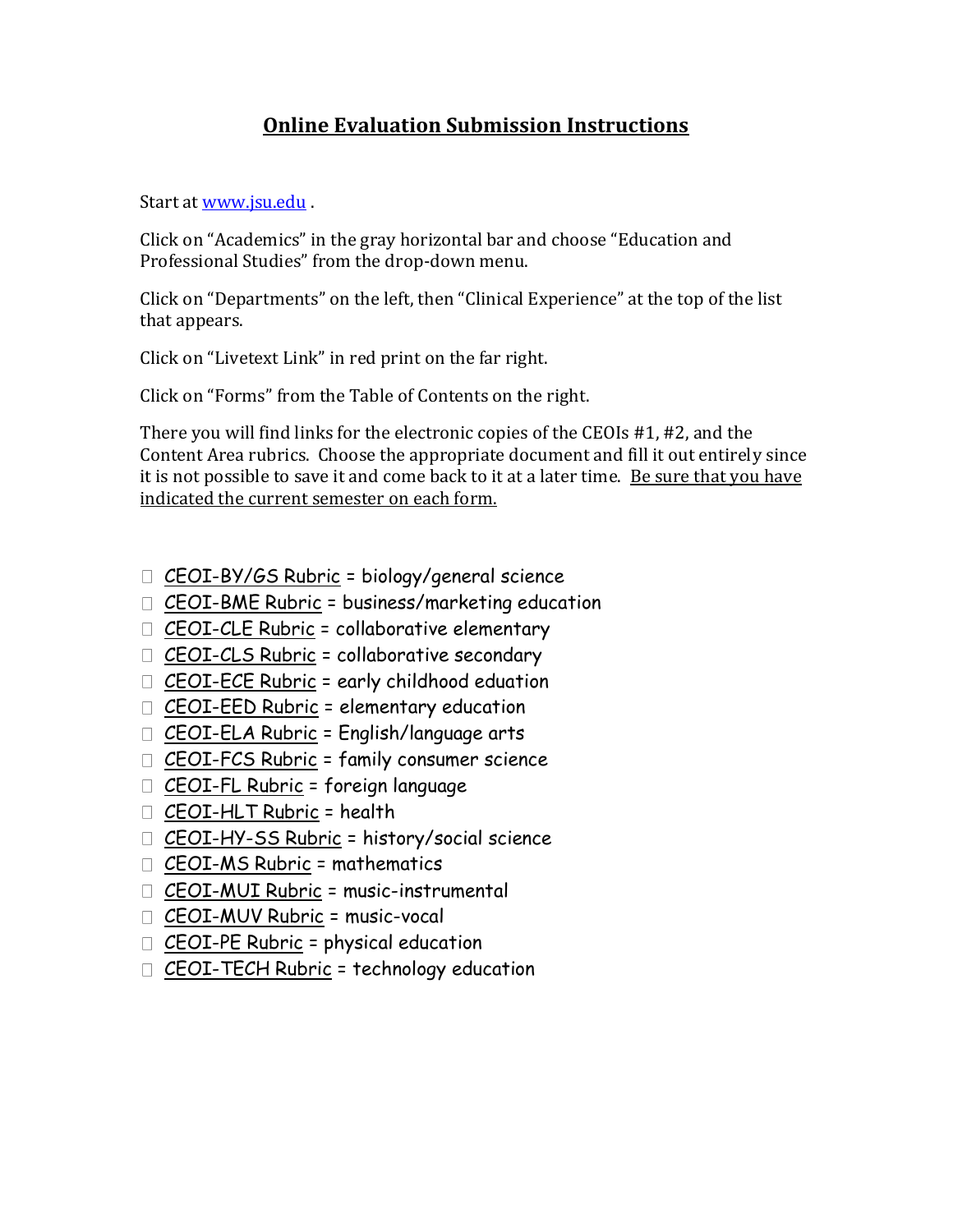# **Cooperating Teacher's Evaluation**

### **Online Submission Documentation**

Please have your Cooperating Teacher document online submission dates for all evaluations and sign upon submitting the final evaluation. You will turn this form in to the Office of Clinical Experience at the end of your internship.

| date | date | date |  |
|------|------|------|--|
|      |      |      |  |
|      |      |      |  |
|      |      |      |  |
|      | date | date |  |
|      |      |      |  |
|      |      |      |  |
|      |      |      |  |
| date | date | date |  |
|      |      |      |  |
|      |      |      |  |
|      |      |      |  |
|      |      |      |  |
|      |      |      |  |

### **cooperating teacher signature date** date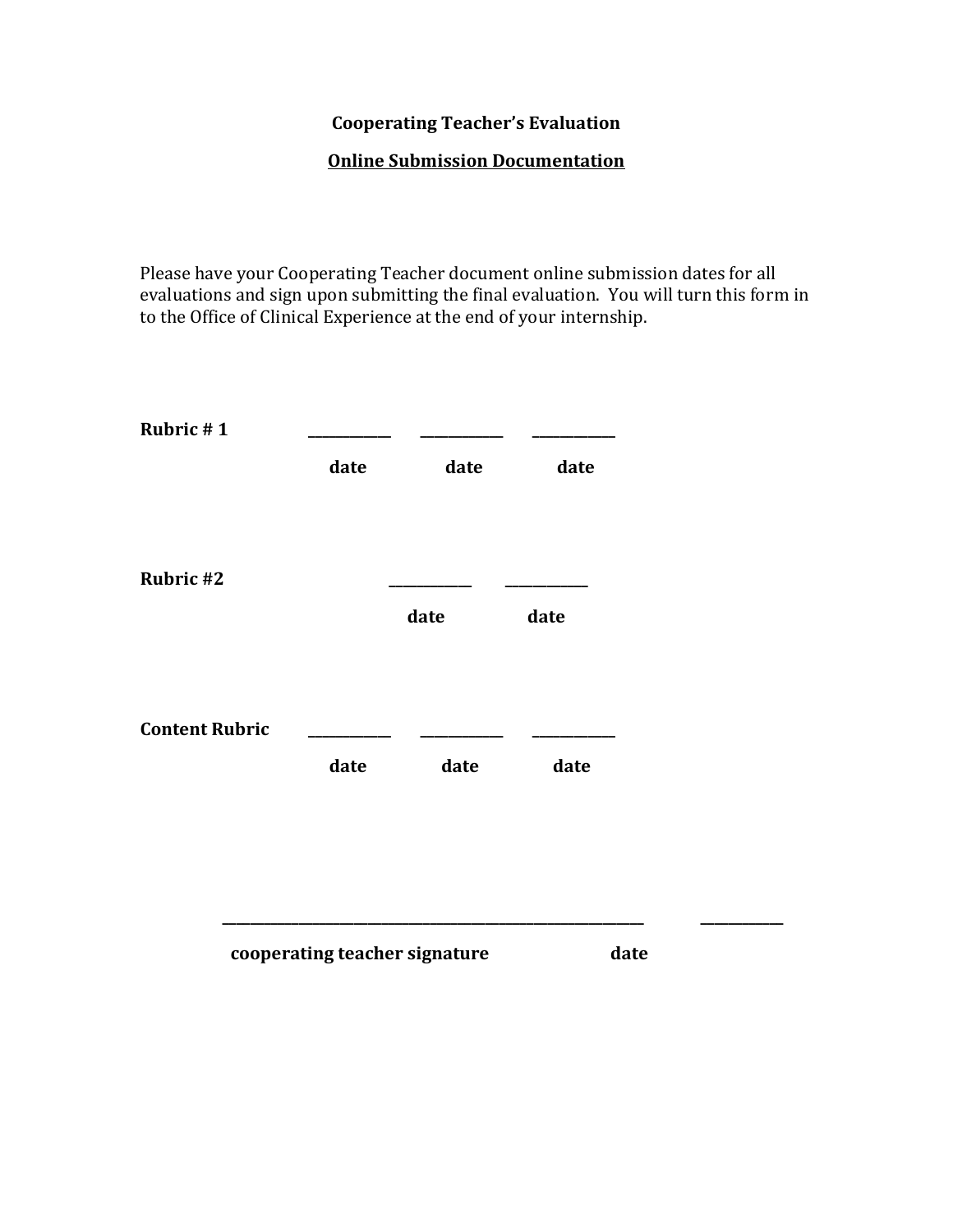#### **Planning for the Transition of Intern's Responsibilities**

A Long-Range Planning Schedule is located in this section of the handbook. This form has been included to provide guidance and assistance to the intern when planning to meet the semester requirements. This schedule will serve as a reminder and an overview for the intern, the University Supervisor and the Cooperating Teacher. There may need to be some adjustments in the time schedule depending on the number of weeks the intern is assigned to be in the school.

When determining the timetable for responsible transition, the following items should be considered:

- The intern and the Cooperating Teacher should plan carefully to make the transition of responsibilities a smooth one for teachers and students.
- The intern should assume new responsibilities each week and continue responsibilities from the week before.
- The intern will gradually assume leadership and planning responsibilities for a **minimum** of twenty (20) days, with at least ten (10) of those being consecutive.
- When the intern is not teaching or observing in other classrooms, the intern should be preparing and planning for the next lesson/day.
- Progress in the assignment of new tasks will depend on the readiness of the intern and the needs/demands of the classroom situation.

### **Suggested Transition Schedule**

#### **WEEK ONE**

- Observe cooperating teacher closely and learn classroom routines, take notes on procedures and processes.
- Tutor small groups & assist with small tasks such as taking roll, helping as needed, etc.
- Learn all students' names.
- Co-teach a short lesson or two with your Cooperating Teacher, if ready, using their lesson plans.
- Pick out possible topics for your 10 day unit with your Cooperating Teacher

#### **WEEK TWO**

- Co-teach one (or two) period(s) each day using the Cooperating Teacher's lesson plans, and write a plan or two of your own under their guidance
- Co-plan lessons for Week Three with your Cooperating Teacher
- Begin planning your Unit with the Cooperating Teacher

#### **WEEK THREE**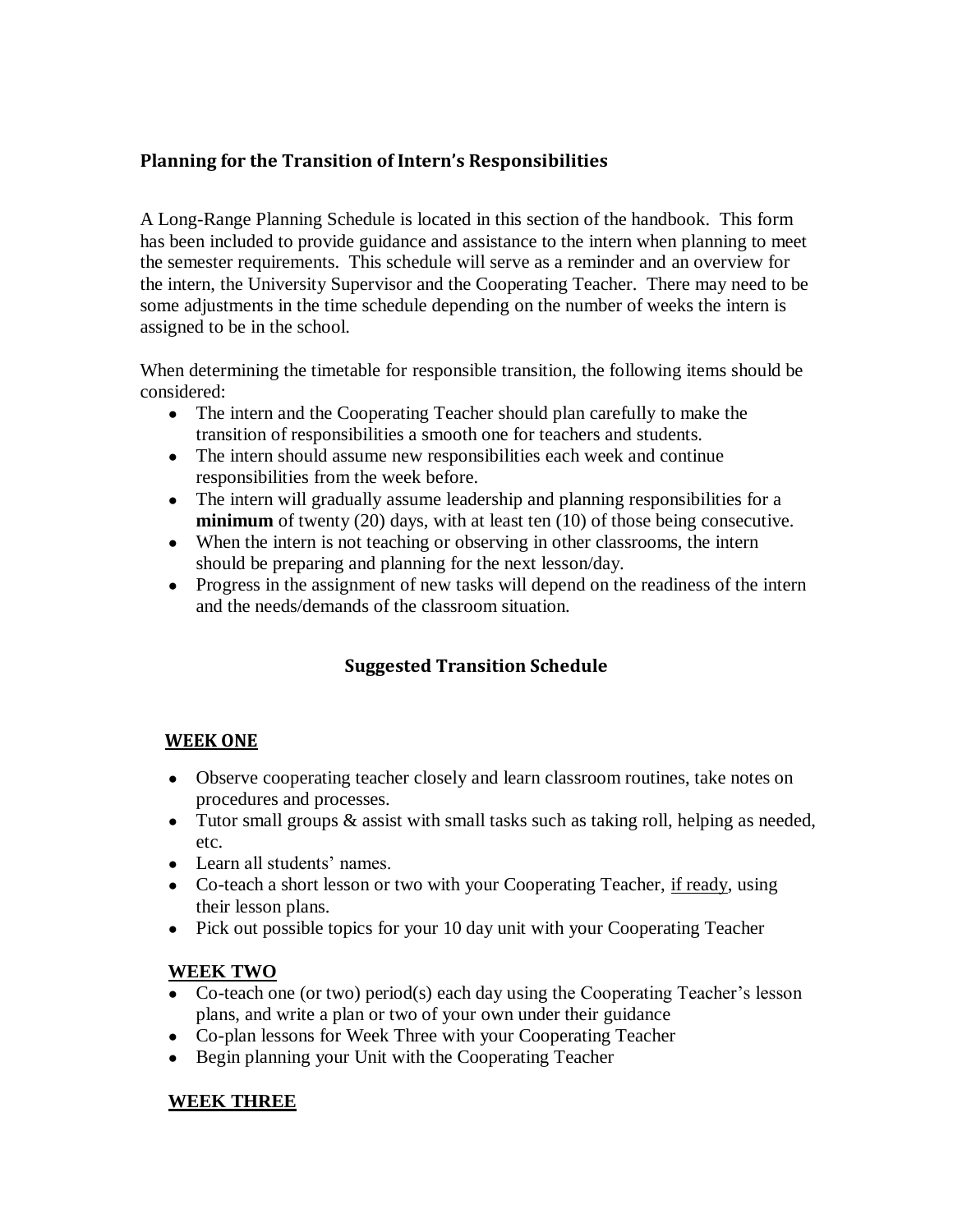- Teach one-two periods / subjects (guided by the cooperating teacher)
- Co-plan all Week Four lessons with your Cooperating Teacher
- Work on your Unit Plan and lesson plans

### **WEEK FOUR**

- Pre-service teacher to teach at least two class periods/subjects (cooperating teacher guided)
- Co-plan all of Week Five's lesson plans with your Cooperating Teacher
- Finalize your Unit Plan and lesson plans

### **WEEK FIVE**

- Pre-service teacher to teach three class periods/subjects (cooperating teacher guided)
- Co-plan Week Six lessons under the guidance of your Cooperating Teacher
- Finalize your Unit Plan and lesson plans and get the approval of your Cooperating Teacher
- Submit your Unit Plan to your University Supervisor

### **WEEK SIX**

- Pre-service teacher to teach at least four class periods/subjects (cooperating teacher guided)
- Co-plan Week Seven--Nine lessons, with guidance as needed from your Cooperating Teacher

### **WEEKS SEVEN THROUGH NINE**

- Pre-service teacher to teach four to six class periods/subjects (cooperating teacher guided), most will have established full responsibility by week nine.
- Finish 10-day unit plans/collecting all necessary resources and materials for the lessons
- Cooperating Teacher and University Supervisor to approve the final, completed unit plan
- Write all lesson plans yourself and submit 2 days in advance of teaching them.

### **WEEKS TEN THROUGH THIRTEEN**

- Pre-service teacher assumes full responsibility for classroom (cooperating teacher available as resource) and all planning
- Pre-service teacher all lesson plans turned in for approval as required

### **WEEK FOURTEEN**

- Pre-service teacher will begin to return instructional responsibilities back over to the cooperating teacher each day this week.
- Decide with your Cooperating Teacher which teachers/classes you will observe the next week, and get their approval.

### **WEEK FIFTEEEN**